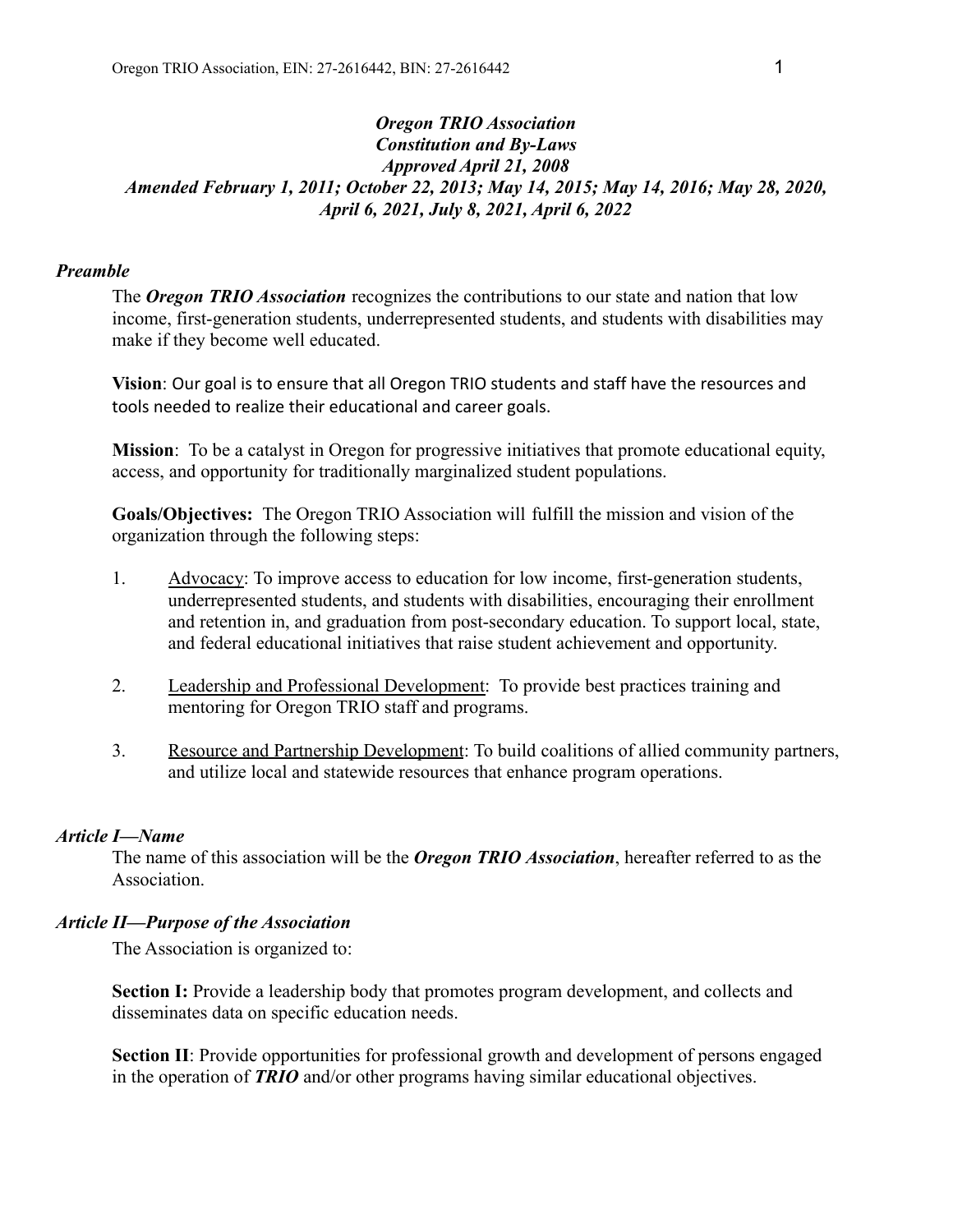**Section III:** Promote technological innovation and competency for association members and organizational partners.

**Section IV:** Serve as a liaison for Association members by:

- a. Sponsoring professional conferences/meetings and other educational forums as specified herein and /or as required.
- b. Disseminating pertinent information in a timely fashion to Association members including but not limited to: minutes from meetings of Association officers, articles and other educational materials regarding pertinent Federal legislation, which might affect Association members.
- c. Providing other information as specified herein.

**Section V:** Ensure that the goals, objectives, duties, and responsibilities of the Association members, officers, and/or their representatives are perpetuated.

**Section VI:** Serve as one of four member states in the Region X TRIO Association called the Northwest Association of Education Opportunity Programs. The other states are Washington, Alaska, and Idaho.

**Section VII:** Said organization is organized exclusively for charitable, religious, educational, and scientific purposes, including, for such purposes, the making of distributions to organizations that qualify as exempt organizations under section 501(c)(3) of the Internal Revenue Code, or corresponding section of any future federal tax code.

## *Article III—Membership*

Membership within the Association shall be granted to personnel of any *TRIO* or similar program and to other persons upon payment of the membership fee specified in Section #3 of this Article. Membership also is granted to *TRIO* projects and other institutions, projects, agencies, etc., upon payment of the membership fee specified in Section #3 of this Article. Members will be categorized as follows:

- 1. Voting Members:
	- a. Active *TRIO* members (AT)
	- b. Active non *TRIO* members (ANT)
- 2. Project Members (PM)

## **Section I: Categories of Membership**

## *1. Voting Members*

## a. *Active TRIO Members (AT)*

Active TRIO members shall be personnel employed by Oregon projects with a current membership in good standing authorized by Title IV of the Higher Education Act of 1965 (including subsequent re-authorizations or other Acts designed to perpetuate TRIO services).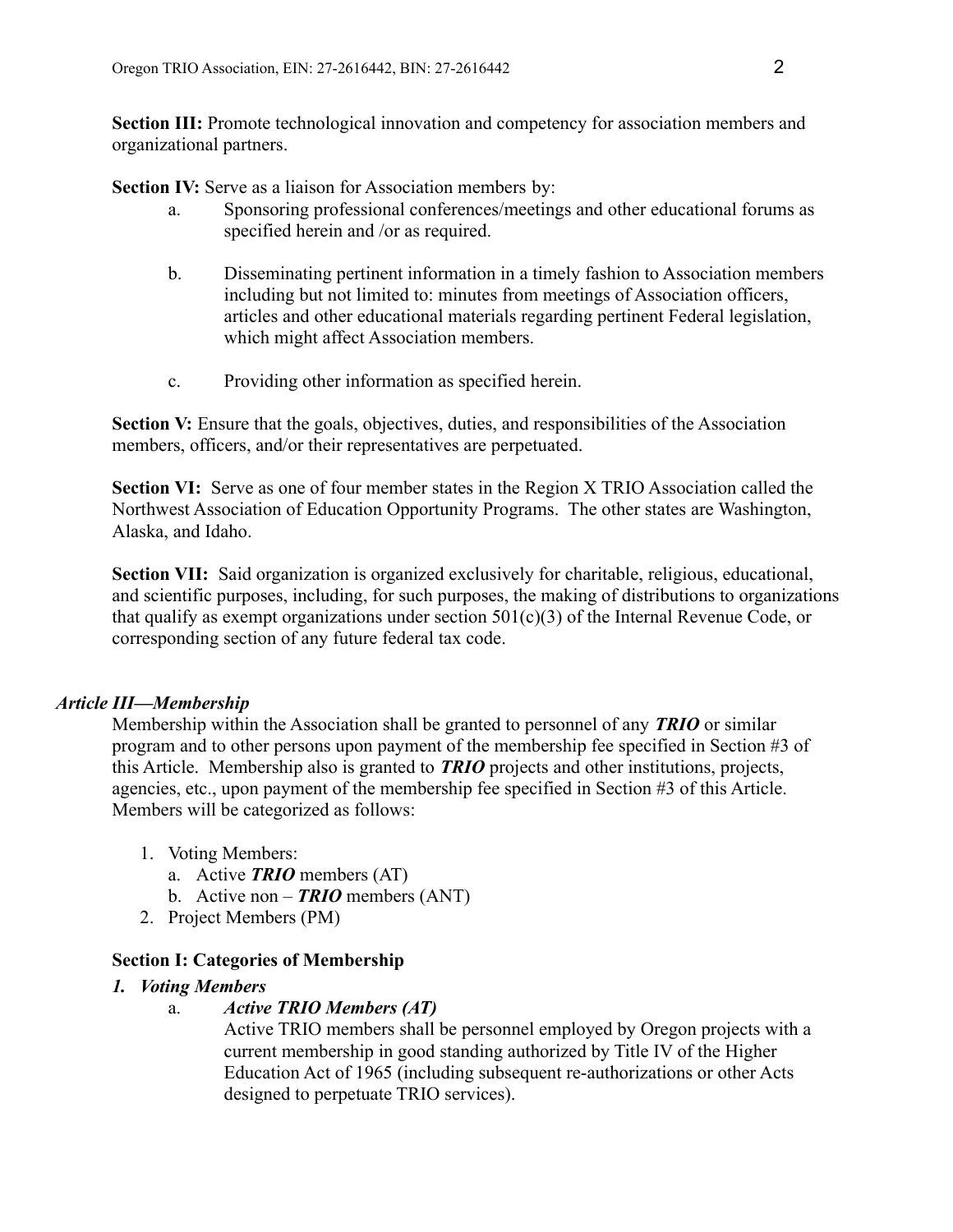# b. *Active Non-TRIO Members (ANT)*

Active Non-TRIO members shall be persons whose purpose, goals, and objectives are consistent with those of the Association as specified in Article I of this Constitution, including alumni of Oregon TRIO programs. ANT memberships are limited to 10% of the total membership.

# 2. *Project Members (PM)*

Project members shall be Title IV funded TRIO programs that operate within Oregon. Project members are eligible for all project benefits, including peer review, student and alumni travel, and other awards as defined by the board.

# **Section II: Voting Privileges**

- a. Each active *TRIO* member and each active non-*TRIO* member in good standing shall be entitled to one vote.
- b. Non-member representatives of *TRIO* projects shall enjoy the privileges of participants in all phases of debate and may be recognized by the chair; however, such representatives shall not be entitled to cast a vote

# **Section III: Membership Fees**

- a. Membership fees shall be set by the Board of Directors. The Board of Directors will inform the Association membership fees for any given year no later than 30 days prior to the end of the association's fiscal year (December 31<sup>st</sup>). An individual eligible for membership according to Section I shall be considered a member in good standing upon receipt of one of the following:
	- 1. Payment of the Project Membership Fee as set by the board
	- 2. Individual payment of the membership fee as set by the board

A project eligible for membership according to Section I shall be considered a project in good standing upon receipt of the project membership fee. Project benefits can only be received by projects in good standing.

- b. Payment of membership fees shall be made by cash, personal check, purchase order, or money order payable to the *Oregon TRIO Association.*
- c. The term of membership shall begin on January 1st of each year and expire on December 31st. Fees must be paid in full in order to exercise voting privileges.

# *Article IV—Finance*

| <b>Section I:</b> | The fiscal year of the Association shall be January 1 through December 31. |
|-------------------|----------------------------------------------------------------------------|
|                   |                                                                            |

**Section II:** Income shall be derived from membership fees as described in Article III, Section 3 as well as funds derived from other sources.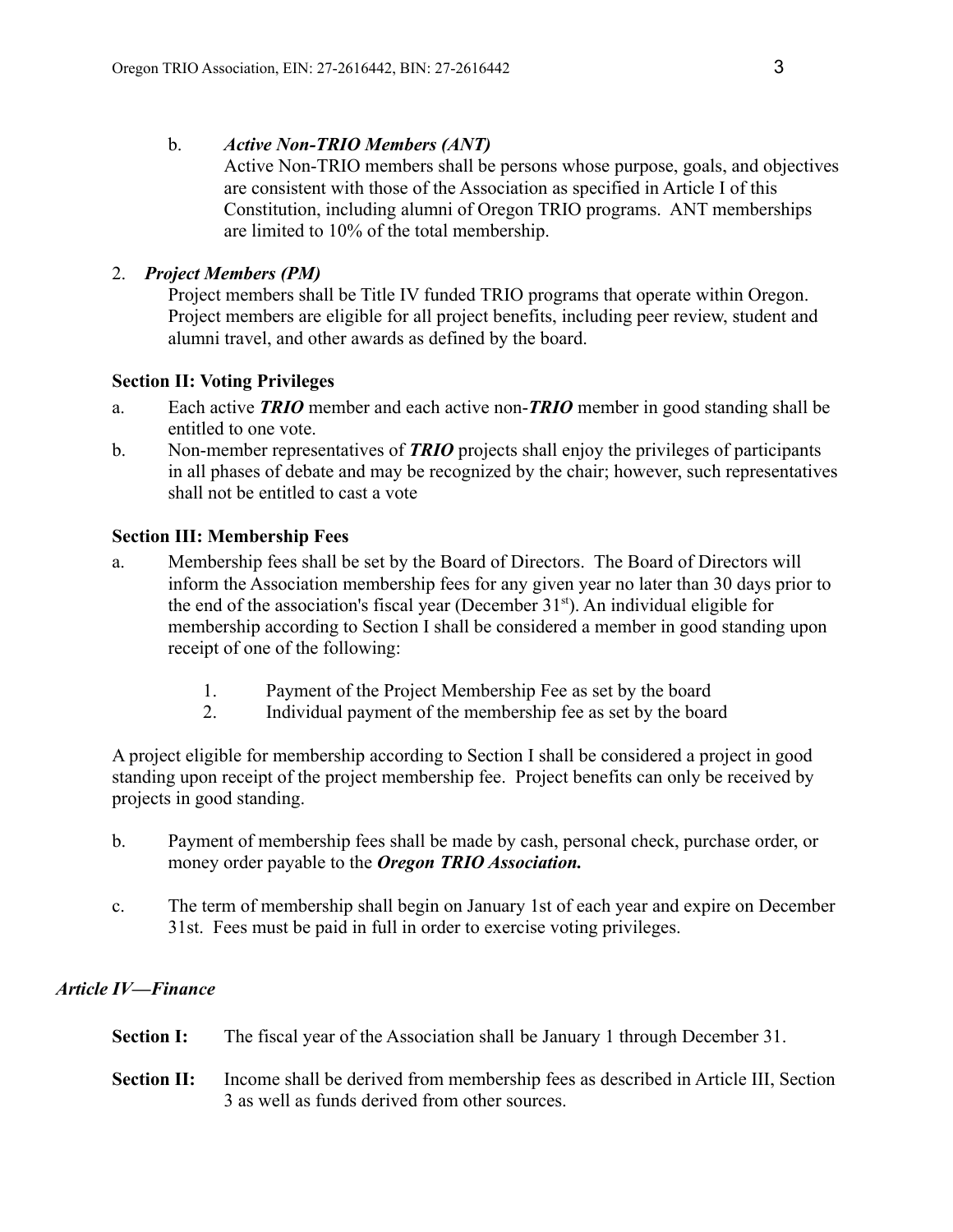- **Section III:** The Treasurer shall be charged with maintaining financial records for the Association, settling accounts, and preparing financial reports for the membership **Section IV:** No persons, including the Executive Director, may enter into or in any way commit the Association to contractual agreements without the written consent of the President and one other officer of the Association.
- **Section V:** A standing Finance & Personnel Committee shall be created to review financial plans, supervise fiscal activities and records, and implement the Association's personnel policies.

## *Article V—Board of Directors*

#### **Section I: Composition**

The Board of Directors shall consist of eleven (11) elected officers: President, President-Elect or Past President, Secretary, Treasurer, Communications Rep, District Representatives (in accordance with the Oregon federal legislative districts) , and the OTA Fellow.. The Executive Director shall also serve on the board as a non-voting member, but will be recused from discussions that involve evaluation and compensation of that position.

#### **Section II: Function**

In accordance with the provisions of the By-Laws of the Association, the Board of Directors shall have full authority to manage, supervise, and control the business, property, and affairs of the Association. The Board of Directors shall be vested with the powers inherent to the Association which include the powers to determine the policies of the Association, to execute the Association's purposes, to appoint and remunerate agents and employees, to manage and disburse the funds of the Association, and to adopt rules for the conduct of business, responsibility, and authority as shall be deemed advisable.

#### **Section III: Eligibility**

The members of the Board shall be drawn from the membership of the Association. Any active member in good standing shall be eligible to hold office.

## **Section IV: Tenure**

- a. The President of the Association shall serve for two years commencing after the NAEOP fall conference of the fiscal year. The President may be re-elected for one term at the pleasure of the membership.
- b. The President-Elect, Past President, and appointed officers of the Association shall serve for one year commencing after the NAEOP fall conference of the fiscal year. Each elected officer may be re-elected for one year at the pleasure of the membership. Appointed officers shall be re-appointed at the pleasure of the President.
- c. The Secretary, Treasurer, Communications Rep, and District Representatives shall serve a two-year term commencing after the NAEOP fall conference of the fiscal year. Each may be re-elected at the pleasure of the membership.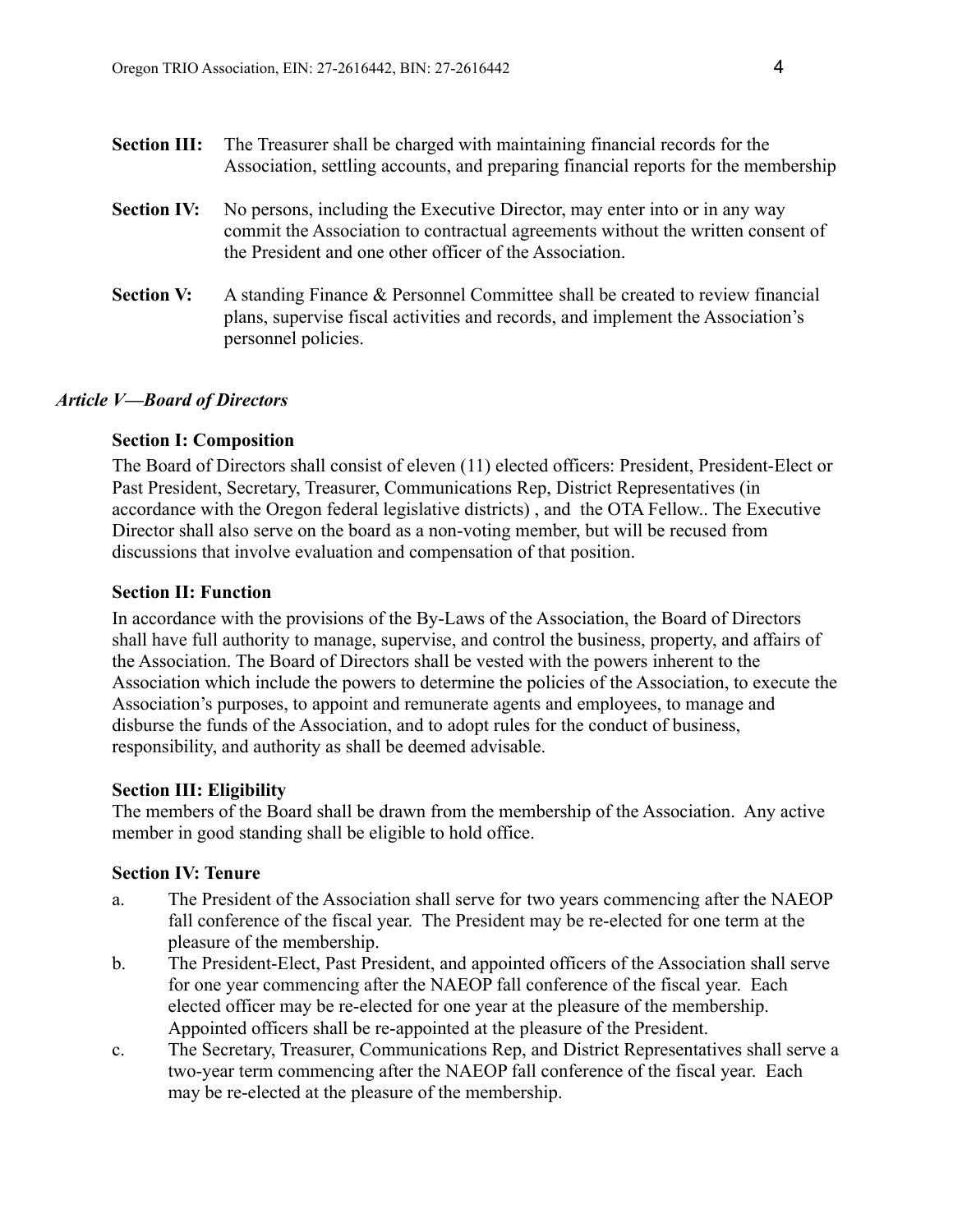d. The OTA Fellow is selected in accordance with the timeline set by the NAEOP Policy Seminar Application. Upon selection, the individual will serve on the board until the end of the calendar year. The OTA Fellow will serve a one year term on the board.

# **Section V: Quorum**

A quorum shall consist of the majority of the current Officers of the Board of Directors or their alternates in good standing.

# **Section VI: Duties of Board of Directors**

- a. In theirabsence or when deemed appropriate, a member must appoint an alternate to represent them r as a proxy at all Board meetings for the purpose of conducting official association business. The proxy selection process will take place via email, with the President of the Board of directors copied on the communication prior to the Board meeting.
- b. The President shall:
	- 1. Be the chief elected officer of the Association.
	- 2. Preside at all business meetings.
	- 3. Serve as the chairperson of the Board of Directors.
	- 4. Serve on the NAEOP Board of Directors, or appoint a designee to represent the Association at all NAEOP meetings.
	- 5. Serve as an advisory or consulting member to all committees.
	- 6. Appoint Officers (at least one) of the Board of Directors to all standing and special committees.
- c. The President-Elect/Past President shall:
	- 1. Serve as the Vice-Chairperson of the Board of Directors.
	- 2. Serve as an advisory or consulting member to all committees.
	- 3. Serve as the Association Parliamentarian.
	- 4. Assume the duties and responsibilities of the President in the event that the President is absent or becomes incapacitated. The Board of Directors shall determine incapacitation.
	- 5. The President-Elect shall assume the office of President commencing after the NAEOP fall conference of the fiscal year after serving one year as President-elect.
	- 6. Assist the Oregon TRIO Board as requested.
	- 7. Carry out duties as assigned by the President.
- d. The Secretary shall:
	- 1. Serve as the official recorder for all official meetings.
	- 2. In his/her absence, delegate record-keeping duties.
	- 3. Disseminate to Association members in a timely manner the minutes of official meetings and other pertinent information.
- e. The Treasurer shall:
	- 1. Serve as a steward for the financial wellbeing of the organization, including monthly audits of the Executive Director and all financial activity.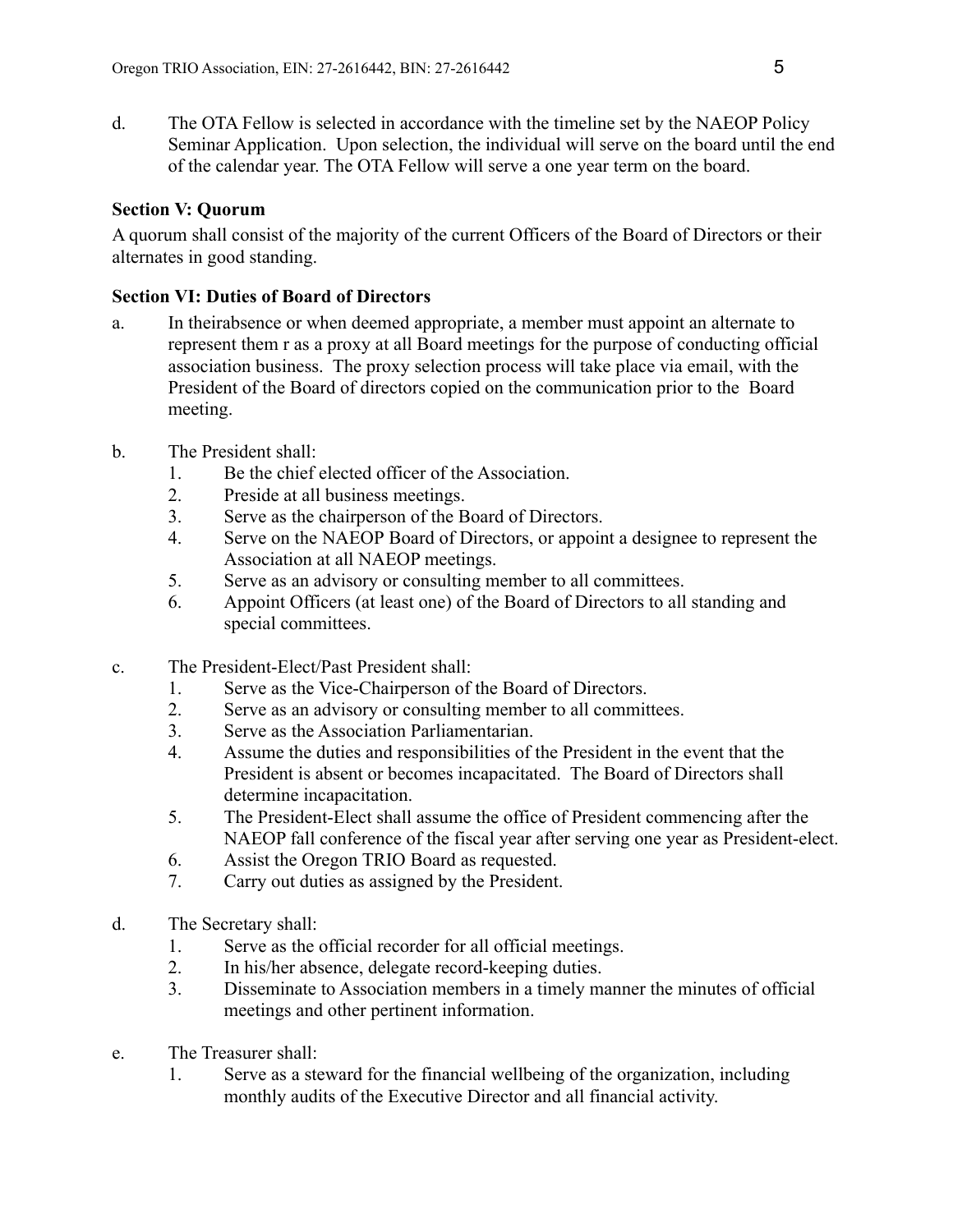- 2. Chair the Finance & Personnel Committee
- f. The Communications Rep shall:
	- 1. Audit organizational communication & ensure effective management of factbook, listserv, Google forms, & website.
	- 2. Serve as admin for OTA email accounts
	- 3. Serve as admin for the OTA Listserv
	- 4. Chair the communications committee
	- 5. Assist with other technology-related needs as necessary
- g. The District Representatives shall:
	- 1. Facilitate state-wide & district-level networking opportunities.
	- 2. Serve on the Student Leadership Conference Committee (SLC), one of the district reps shall serve as conference chair or co-chairs.
	- 3. Other duties as assigned by the President and/or board.
	- 4. Serve on the government relations committee.
- h. OTA Fellow shall:
	- 1. The OTA Fellow shall serve on the Board of Directors for the calendar year.
	- 2. Serve as the primary liaison between Alumni and the Association.;l;
	- 3. Nurture relationships with current and future alumni and engage them in TRIO events and activities.
	- 4. Attend COE Policy Seminar.
	- 5. Participate in the annual Student Leadership Conference, as well as legislative visits as scheduled
	- 6. Attend and present at the Professional Development Conference to share their TRIO story and Policy Seminar experience.
	- 7. Chair the OTA alumni committee
	- 8. Serve on the NAEOP Alumni Committee
- i. Executive Director

The hired officer of the Association shall be the Executive Director. The Executive Director shall be recommended by the Finance & Personnel Committee, shall be confirmed by a majority vote of the Board of Directors, and shall serve at the pleasure of the Board. The Executive Director shall have a voice but no vote.

The Executive Director shall:

- 1. be the legally designated officer of the Association attending meetings ex-officio and in a nonvoting capacity shall have all powers and perform all duties commonly incident to and vested in the office of Executive Director of a corporation. The Executive Director shall perform duties as the Board of Directors may from time to time determine. This provision may be expanded to include specific duties.
- 2. serve as administrative officer of the Association, act as manager of the Central Office, and hire, supervise, and dismiss other employees as the Board of Directors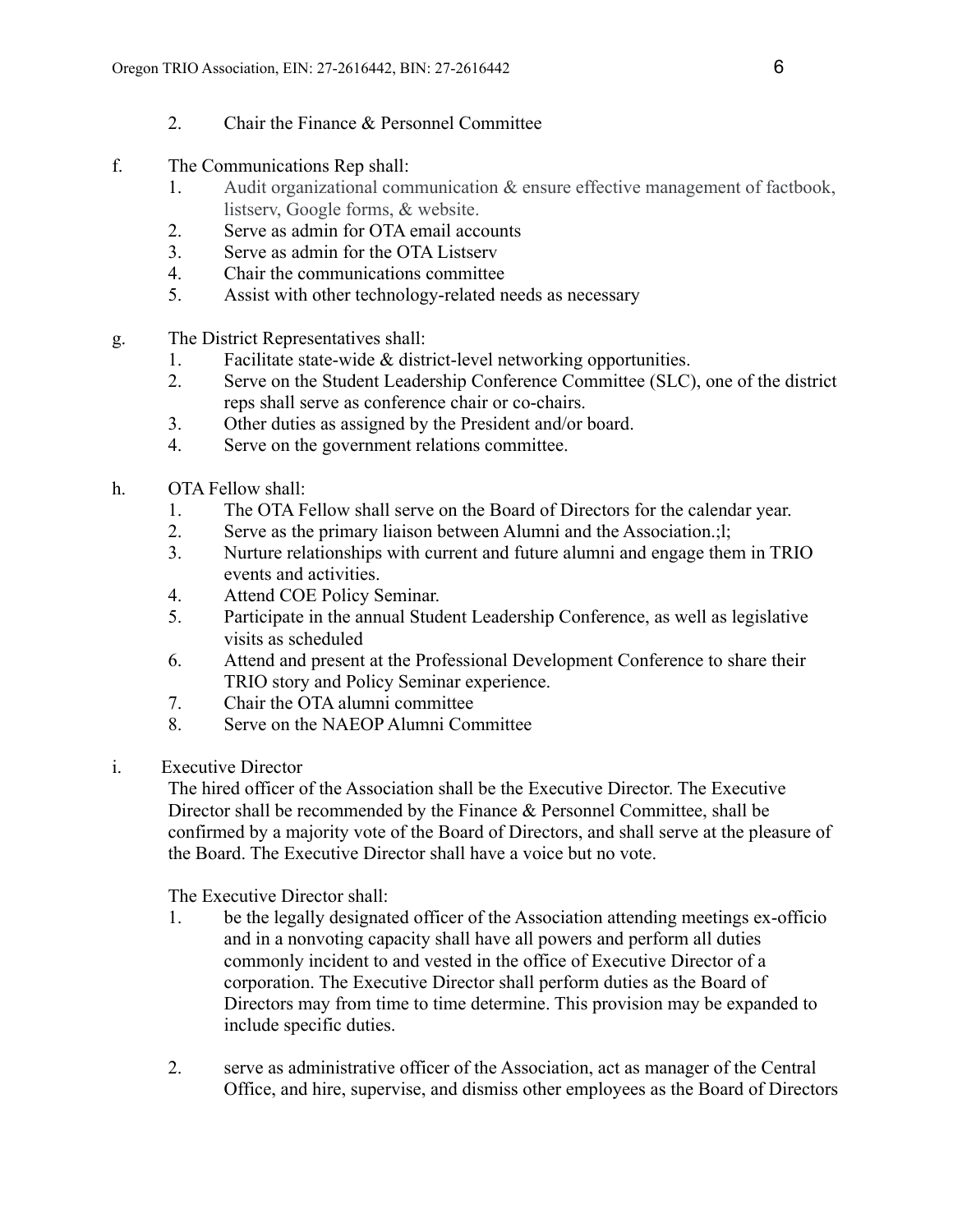may authorize. The Executive Director shall be retained by and be responsible to the Board and be bonded at the expense of the Association with the amount designated by the Board.

3. serve on all standing committees as a non-voting advisory and executive member responsible for the implementation of all conferences and activities of the **Association** 

## **Section VII: Election of Officers**

- a. The Past-President or President-Elect shall chair the nominating committee, whose duty it is to select a slate of candidates for each constitutional office. All persons elected to serve on the Board of Directors shall be those who receive the largest number of legal votes cast during the annual election, either online or in person.
- b. The President-Elect, Secretary, Treasurer, Communications Rep, and District Representatives shall be elected as follows:
	- 1. The Treasurer, Communications Rep, and District Representatives from districts 1, 3, and 5 shall be elected in even-numbered years.
	- 2. The President-Elect, Secretary, and District Representatives from districts 2 and 4 shall be elected in odd-numbered years.
- c. All Oregon TRIO members shall elect the President-Elect, Secretary, Treasurer, and Communications Rep. Only TRIO members from the specific districts may vote for their district representatives.
- d. Association members shall nominate board members after the annual Oregon TRIO meeting or conference in the spring.

## **Section VIII: Vacancies**

The President shall appoint a member in good standing to fill any vacancy that may occur. The appointment will be effective until the next regularly scheduled election for the office.

## *Article VI—Committees/Chairs*

## **Section I: Committees**

Committees, either select or standing, shall be created by the President for the purpose of carrying out specific activities on behalf of the Association. Committee chairs shall be appointed by the President. Committee appointments shall be made from among members in good standing. Each committee shall have at least one officer of the Board of Directors.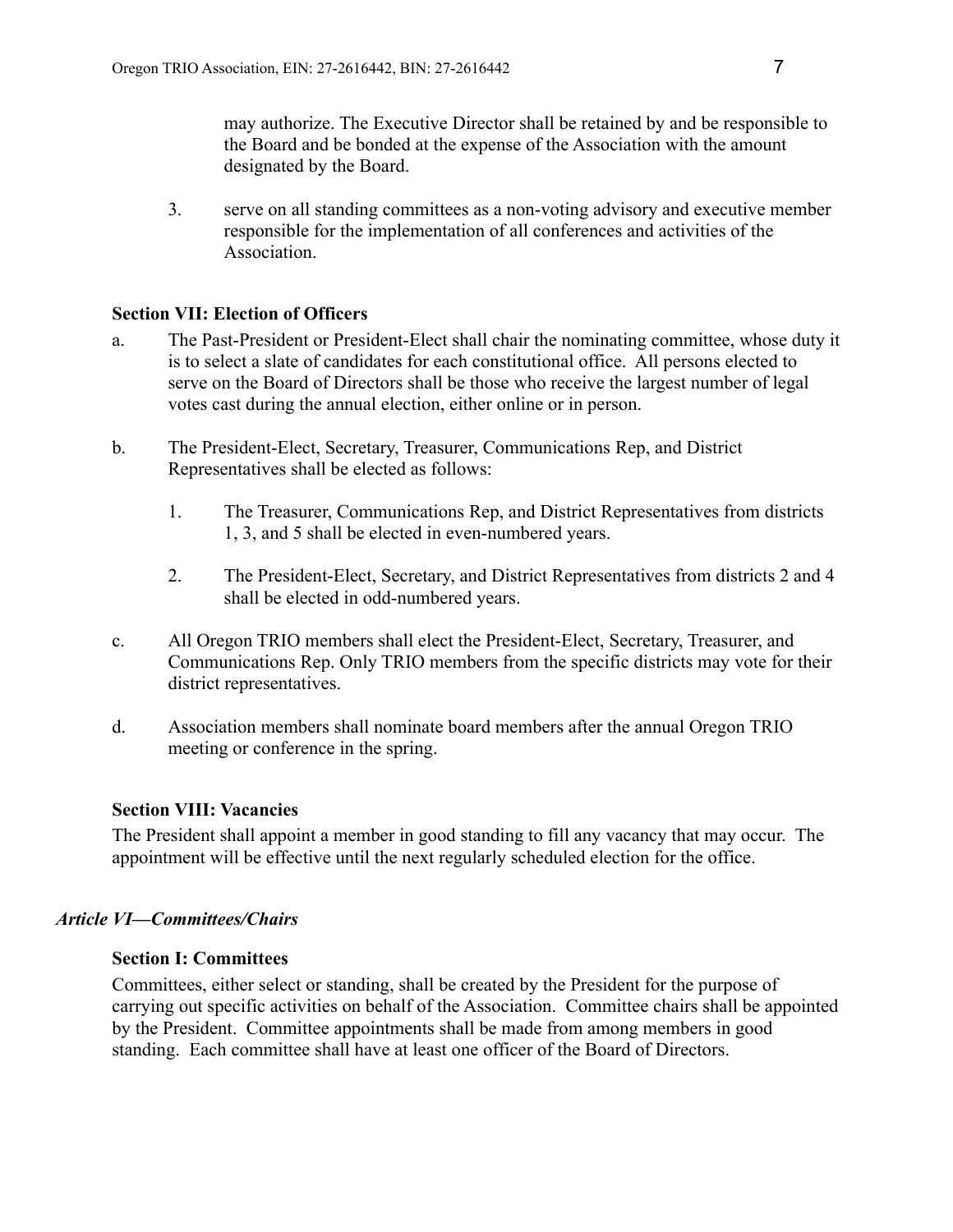#### **Section II: Reports**

Each committee shall make a report based on Policy #31 in the OTA Policy Manual after each meeting.

#### *Article VII—Meetings and Voting*

#### **Section I: Meetings**

The annual Association meeting shall be held each year at OTA PDC. The President, with the approval of the Board of Directors, may call other meetings as needed. Meetings will be conducted using Roberts' Rules of Order.

#### **Section II: Voting**

All Project Member staff and individual members may cast a vote at the annual Association meeting, either online or in person. All actions, excluding the election of officers, which receive a majority of the votes cast, shall be considered official.

#### *Article VIII—Amendments*

#### **Section I: Amendments**

A proposed amendment shall be submitted in writing to the Board of Directors at an official Board meeting.

If approved by the Board, the proposed amendment shall be presented to the general membership for a vote of approval or disapproval at the next official business meeting.

Amendments shall become official upon receiving a majority of the legal votes cast and shall become effective immediately.

# *Article IX—Books and Records*

## **Section I: Books and Records**

The Association shall maintain correct and complete books and records of financial accounts and minutes of proceedings of official meetings. The President and/or Executive Director shall be responsible for ensuring that the official books are forwarded to new officers. All records shall be open to inspection by members in good standing.

#### **Section II: Annual Reports**

The President shall be responsible for the preparation and delivery of a written annual report to the membership of the Association to be delivered at the OTA PDC.

#### *Article X—Limitation of Liability*